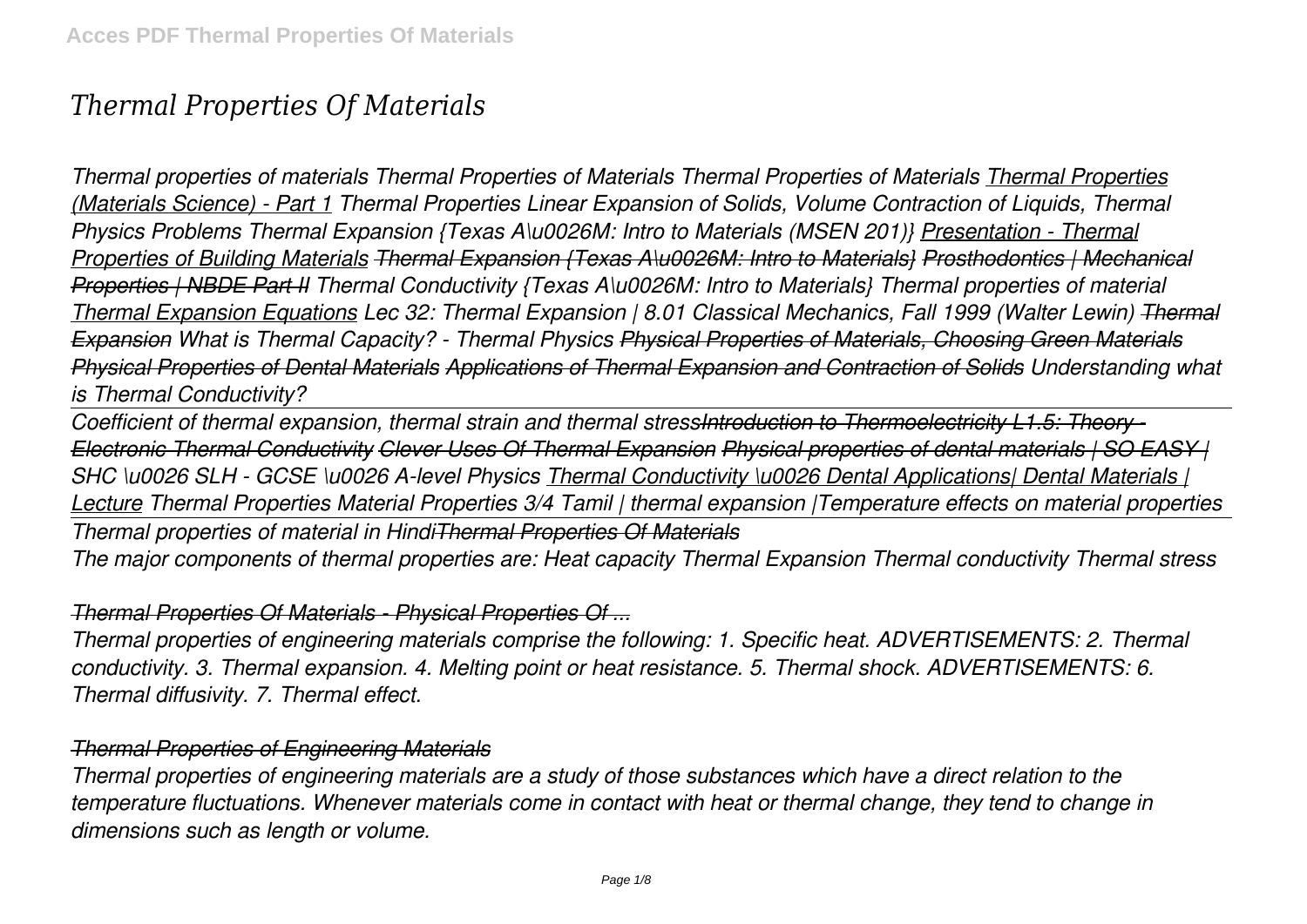#### *Thermal Properties of Materials - Components, Formulas and FAQ*

*Thermal properties of materials refer to the response of materials to changes in their temperature and to the application of heat. As a solid absorbs energy in the form of heat, its temperature rises and its dimensions increase. But different materials react to the application of heat differently.*

#### *Thermal Properties of Materials - Nuclear Power*

*The materials' thermal properties govern the rate of heat transfer between the inside and outside of the building, the amount of heat that can be stored in the material, and the amount of heat that is absorbed into the surface by heat conduction and radiation.*

#### *Thermal Properties of Common Building Materials ...*

*Thermal properties which are relevant to fire behavior include the thermal conductivity (k), the mass density (ρ), the specific heat (Cp), and for materials that may undergo thermal degradation (i.e., pyrolysis) the heat of gasification (Lg) and the ignition temperature (Tig).*

# *Thermal Properties: Material Thermal Properties Database*

*Our thermal conductivity of materials list keeps on growing and now features even more thermal properties. Search our thermal properties database of over 1000 materials or see a list of common materials just below the search. Thermal properties include thermal conductivity, thermal diffusivity, specific heat capacity, thermal effusivity, and ...*

#### *Materials Database - Thermal Properties - Thermtest Inc.*

*MSE 2090: Introduction to Materials Science Chapter 19, Thermal Properties 14 Mechanisms of heat conduction Heat is transferred by phonons (lattice vibration waves) and electrons. The thermal conductivity of a material is defined by combined contribution of these two mechanisms: k =kl +ke where kl and ke are the lattice and electronic thermal*

# *Thermal properties - University of Virginia*

*Thermal Diffusivity measures the ability of a material to conduct thermal energy relative to its ability to store thermal energy. For example metals transmit thermal energy rapidly (cold to touch) whereas wood is a slow transmitters. Insulators have low Thermal Diffusivity. Copper = 98.8 mm 2 /s; Wood = 0.082 mm 2 /s.*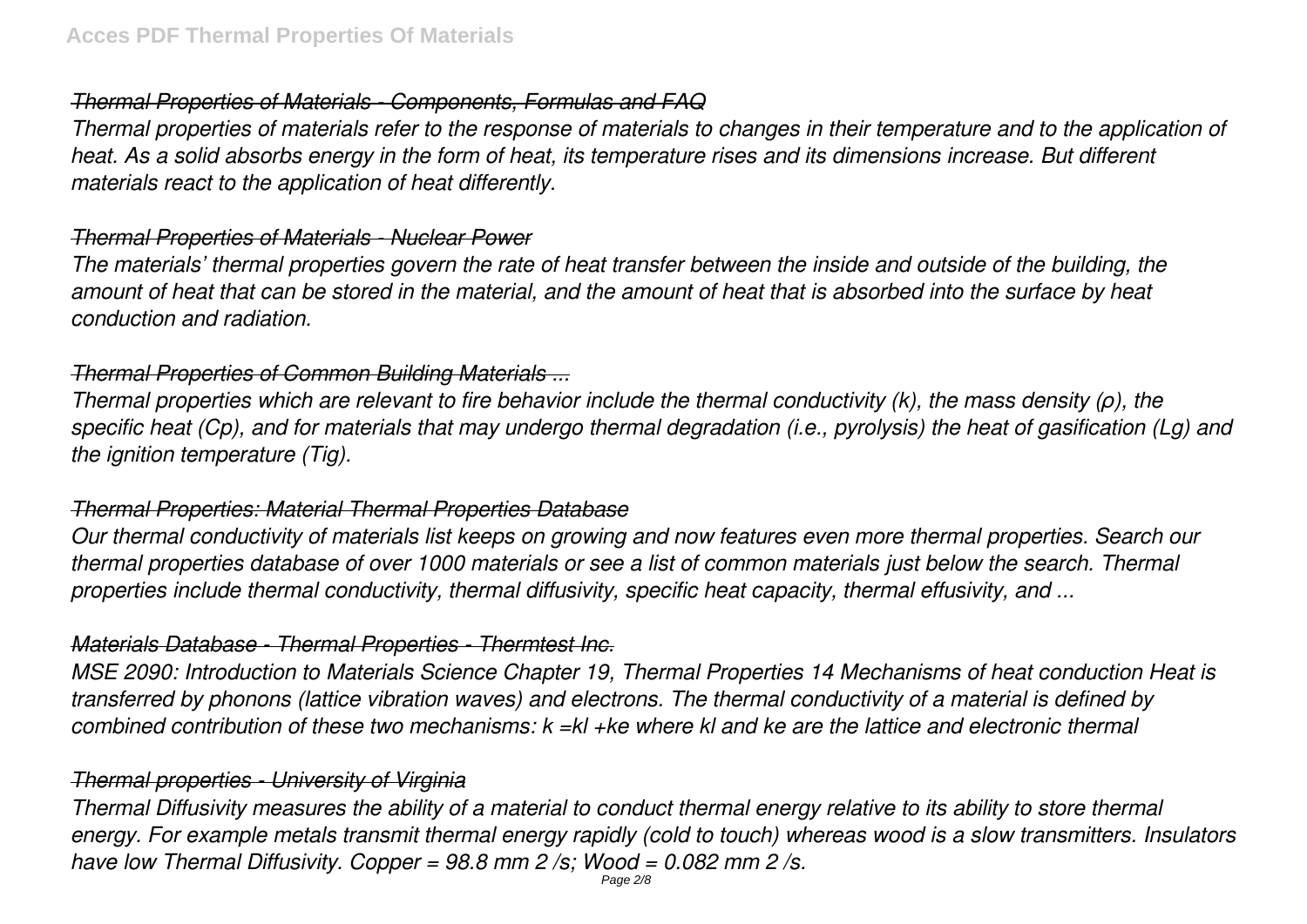#### *Insulation materials and their thermal properties*

*Thermal conductivity is a fundamental material property independent of thickness. It is measured watts per meter kelvin (W/mK). The thermal resistance of the layers of the a building's fabric (R measured in in m²K/W) can be calculated from the thickness of each layer / the thermal conductivity of that layer.*

# *Thermal conductivity - Designing Buildings Wiki*

*A material's property (or material property) is an intensive property of some material, i.e. a physical property that does not depend on the amount of the material. These quantitative properties may be used as a metric by which the benefits of one material versus another can be compared, thereby aiding in materials selection.. A property may be a constant or may be a function of one or more ...*

# *List of materials properties - Wikipedia*

*The thermal conductivity of a material is the amount of heat in kilocalories that will flow through unit area of the material with unit thickness in unit time when difference of temperature on its faces is also unity. The unit of thermal conductivity is J per m hr °C and it is usually denoted by K.*

# *Properties of Engineering Materials: General, Physical and ...*

*Thermal capacity is the property of a material to absorb heat and it is required to design proper ventilation. It influences the thermal stability of walls. It is expressed in J/N o C and it is calculated by below formula. Thermal capacity, T = [H/ (M (T 2 – T 1))]*

# *Properties of Building Materials used in Construction and ...*

*Thermal Properties This Advanced Physics Project for Independent Learning (APPIL) second-level unit is a guide to the study of heat and some of the thermal properties of liquids, solids and gases.*

# *Thermal Properties | STEM*

*The thermal conductivity of a material can be defined as "the amount of heat transmitted by unit thickness of material normal to the unit area surface in unit time when the temperature gradient across the material piece is unity in steady state* Page 3/8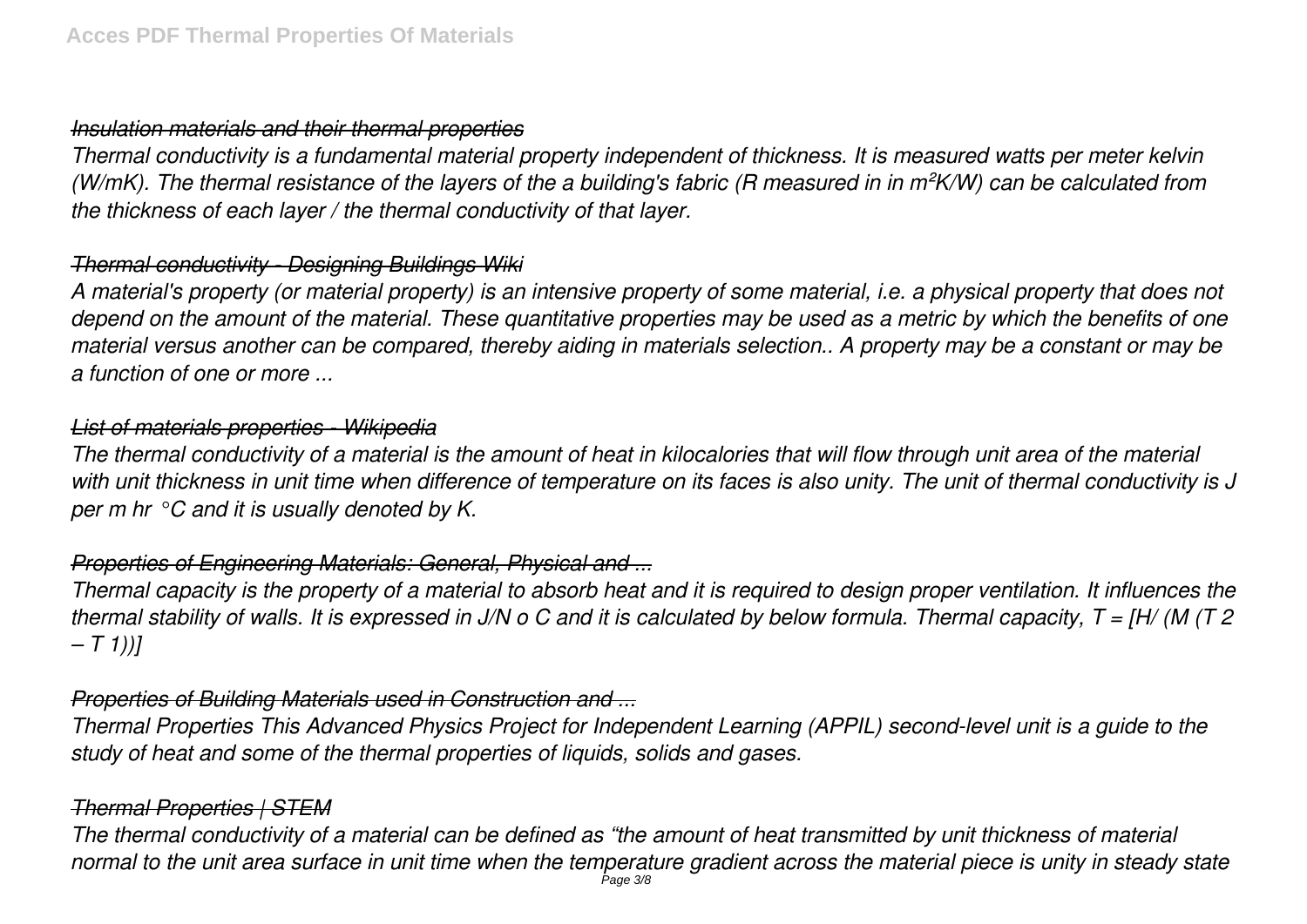*condition". Its unit in SI system is watts per meter per K. Electrical Conductivity of Materials*

# *Physical Properties of Engineering Materials | Electrical4U*

*Polycrystalline MASnI 3 seems to have a glassy behavior, which might be the reason for its ultralow thermal conductivity of 0.09 W (m K) −1. 74 Lastly, it must be pointed out that the thermal properties of 0D and 2D perovskite materials significantly differ from those of the bulk (3D). 0D Bi based perovskites, for instance, have a lower thermal conductivity of 0.21 W (m K) −1 than Pb based systems, which is due to their soft phonon dispersion and weak bonds. 77 Since these materials can ...*

# *Thermal properties of metal-halide perovskites - Journal ...*

*Some materials absorb water which in turn changes their properties. For example, the thermal conductivity of wood can increase by 15% when wet. Materials used as insulators that rely on air, such as fiberglass blankets, exhibit a greater change in properties when wet.*

# *Thermal Properties Of Building Materials | Electronics Cooling*

*Corrosion and Degradation of Materials: Web Pages-Corrosion and Degradation of Materials: PDF: 0.141: Corrosion and Degradation of Materials: Corrosion and Degradation of Materials: PDF: 0.096: ... Thermal Properties: Multiple Choice Questions-Thermal Properties: PDF: 0.009: Magnetic Properties: Multiple Choice Questions-Magnetic Properties: PDF:*

*Thermal properties of materials Thermal Properties of Materials Thermal Properties of Materials Thermal Properties (Materials Science) - Part 1 Thermal Properties Linear Expansion of Solids, Volume Contraction of Liquids, Thermal Physics Problems Thermal Expansion {Texas A\u0026M: Intro to Materials (MSEN 201)} Presentation - Thermal Properties of Building Materials Thermal Expansion {Texas A\u0026M: Intro to Materials} Prosthodontics | Mechanical Properties | NBDE Part II Thermal Conductivity {Texas A\u0026M: Intro to Materials} Thermal properties of material Thermal Expansion Equations Lec 32: Thermal Expansion | 8.01 Classical Mechanics, Fall 1999 (Walter Lewin) Thermal Expansion What is Thermal Capacity? - Thermal Physics Physical Properties of Materials, Choosing Green Materials Physical Properties of Dental Materials Applications of Thermal Expansion and Contraction of Solids Understanding what*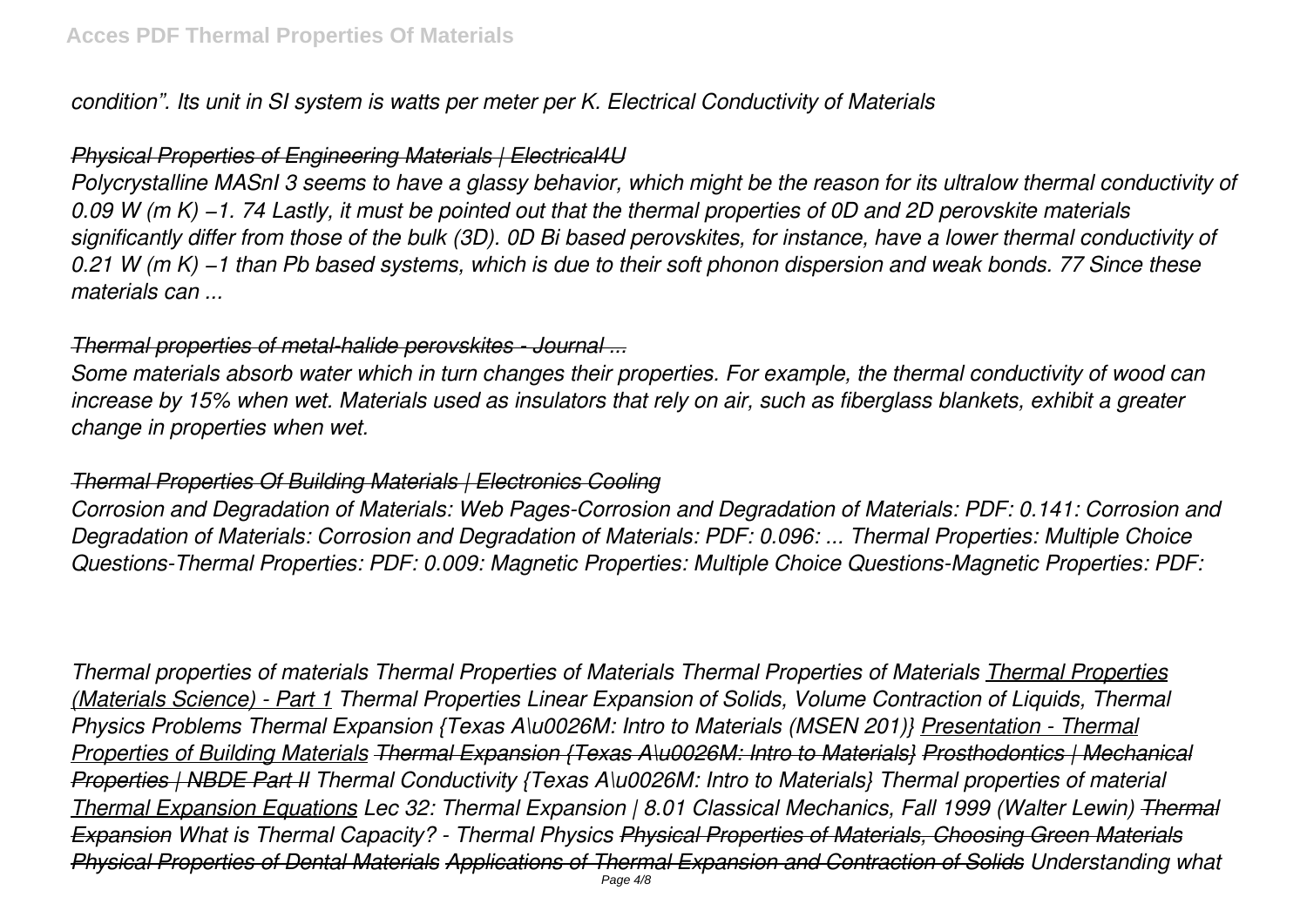# *is Thermal Conductivity?*

*Coefficient of thermal expansion, thermal strain and thermal stressIntroduction to Thermoelectricity L1.5: Theory - Electronic Thermal Conductivity Clever Uses Of Thermal Expansion Physical properties of dental materials | SO EASY | SHC \u0026 SLH - GCSE \u0026 A-level Physics Thermal Conductivity \u0026 Dental Applications| Dental Materials | Lecture Thermal Properties Material Properties 3/4 Tamil | thermal expansion |Temperature effects on material properties Thermal properties of material in HindiThermal Properties Of Materials The major components of thermal properties are: Heat capacity Thermal Expansion Thermal conductivity Thermal stress*

#### *Thermal Properties Of Materials - Physical Properties Of ...*

*Thermal properties of engineering materials comprise the following: 1. Specific heat. ADVERTISEMENTS: 2. Thermal conductivity. 3. Thermal expansion. 4. Melting point or heat resistance. 5. Thermal shock. ADVERTISEMENTS: 6. Thermal diffusivity. 7. Thermal effect.*

# *Thermal Properties of Engineering Materials*

*Thermal properties of engineering materials are a study of those substances which have a direct relation to the temperature fluctuations. Whenever materials come in contact with heat or thermal change, they tend to change in dimensions such as length or volume.*

# *Thermal Properties of Materials - Components, Formulas and FAQ*

*Thermal properties of materials refer to the response of materials to changes in their temperature and to the application of heat. As a solid absorbs energy in the form of heat, its temperature rises and its dimensions increase. But different materials react to the application of heat differently.*

# *Thermal Properties of Materials - Nuclear Power*

*The materials' thermal properties govern the rate of heat transfer between the inside and outside of the building, the amount of heat that can be stored in the material, and the amount of heat that is absorbed into the surface by heat conduction and radiation.*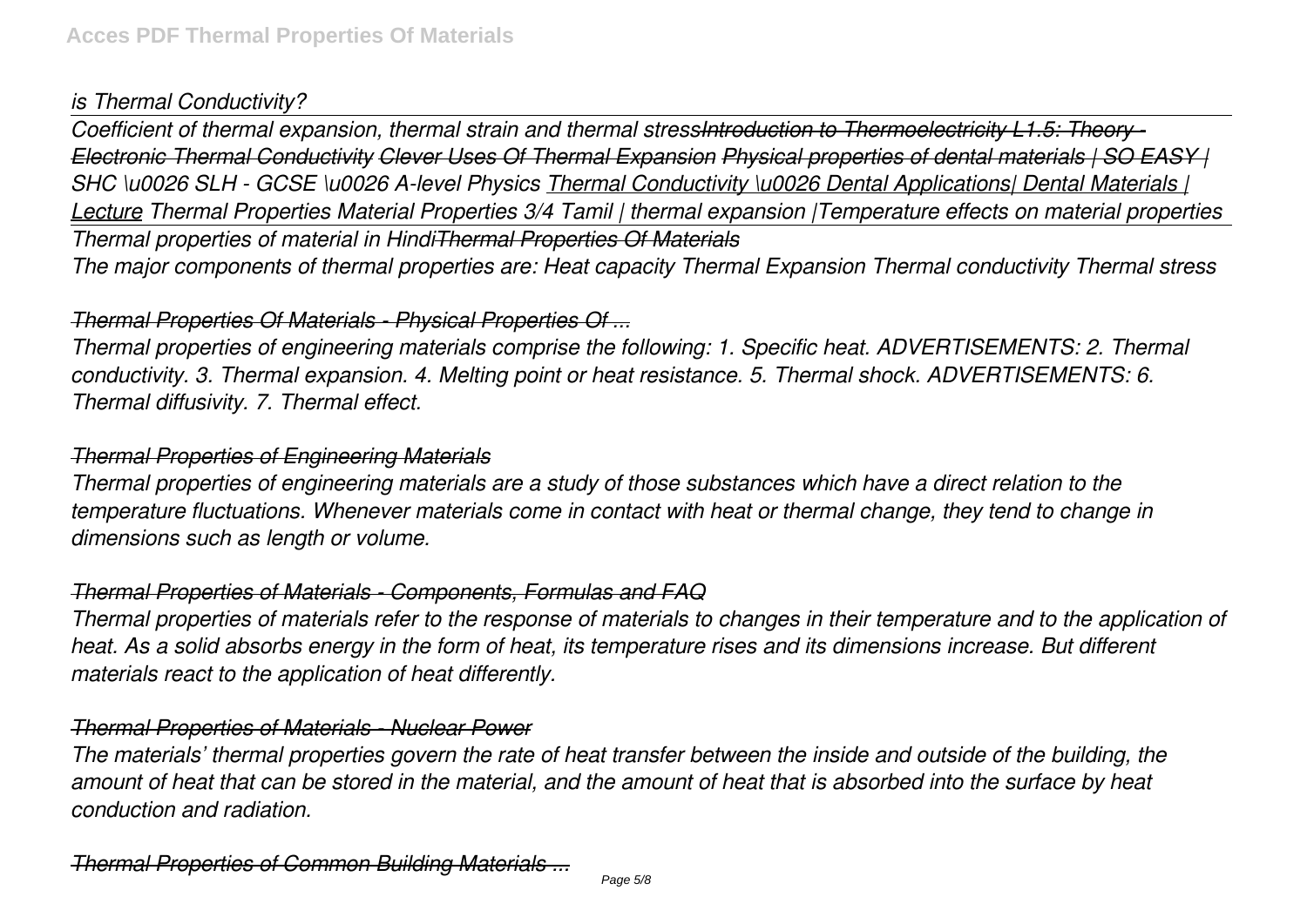*Thermal properties which are relevant to fire behavior include the thermal conductivity (k), the mass density (ρ), the specific heat (Cp), and for materials that may undergo thermal degradation (i.e., pyrolysis) the heat of gasification (Lg) and the ignition temperature (Tig).*

#### *Thermal Properties: Material Thermal Properties Database*

*Our thermal conductivity of materials list keeps on growing and now features even more thermal properties. Search our thermal properties database of over 1000 materials or see a list of common materials just below the search. Thermal properties include thermal conductivity, thermal diffusivity, specific heat capacity, thermal effusivity, and ...*

#### *Materials Database - Thermal Properties - Thermtest Inc.*

*MSE 2090: Introduction to Materials Science Chapter 19, Thermal Properties 14 Mechanisms of heat conduction Heat is transferred by phonons (lattice vibration waves) and electrons. The thermal conductivity of a material is defined by combined contribution of these two mechanisms: k =kl +ke where kl and ke are the lattice and electronic thermal*

# *Thermal properties - University of Virginia*

*Thermal Diffusivity measures the ability of a material to conduct thermal energy relative to its ability to store thermal energy. For example metals transmit thermal energy rapidly (cold to touch) whereas wood is a slow transmitters. Insulators have low Thermal Diffusivity. Copper = 98.8 mm 2 /s; Wood = 0.082 mm 2 /s.*

#### *Insulation materials and their thermal properties*

*Thermal conductivity is a fundamental material property independent of thickness. It is measured watts per meter kelvin (W/mK). The thermal resistance of the layers of the a building's fabric (R measured in in m²K/W) can be calculated from the thickness of each layer / the thermal conductivity of that layer.*

# *Thermal conductivity - Designing Buildings Wiki*

*A material's property (or material property) is an intensive property of some material, i.e. a physical property that does not depend on the amount of the material. These quantitative properties may be used as a metric by which the benefits of one material versus another can be compared, thereby aiding in materials selection.. A property may be a constant or may be a function of one or more ...*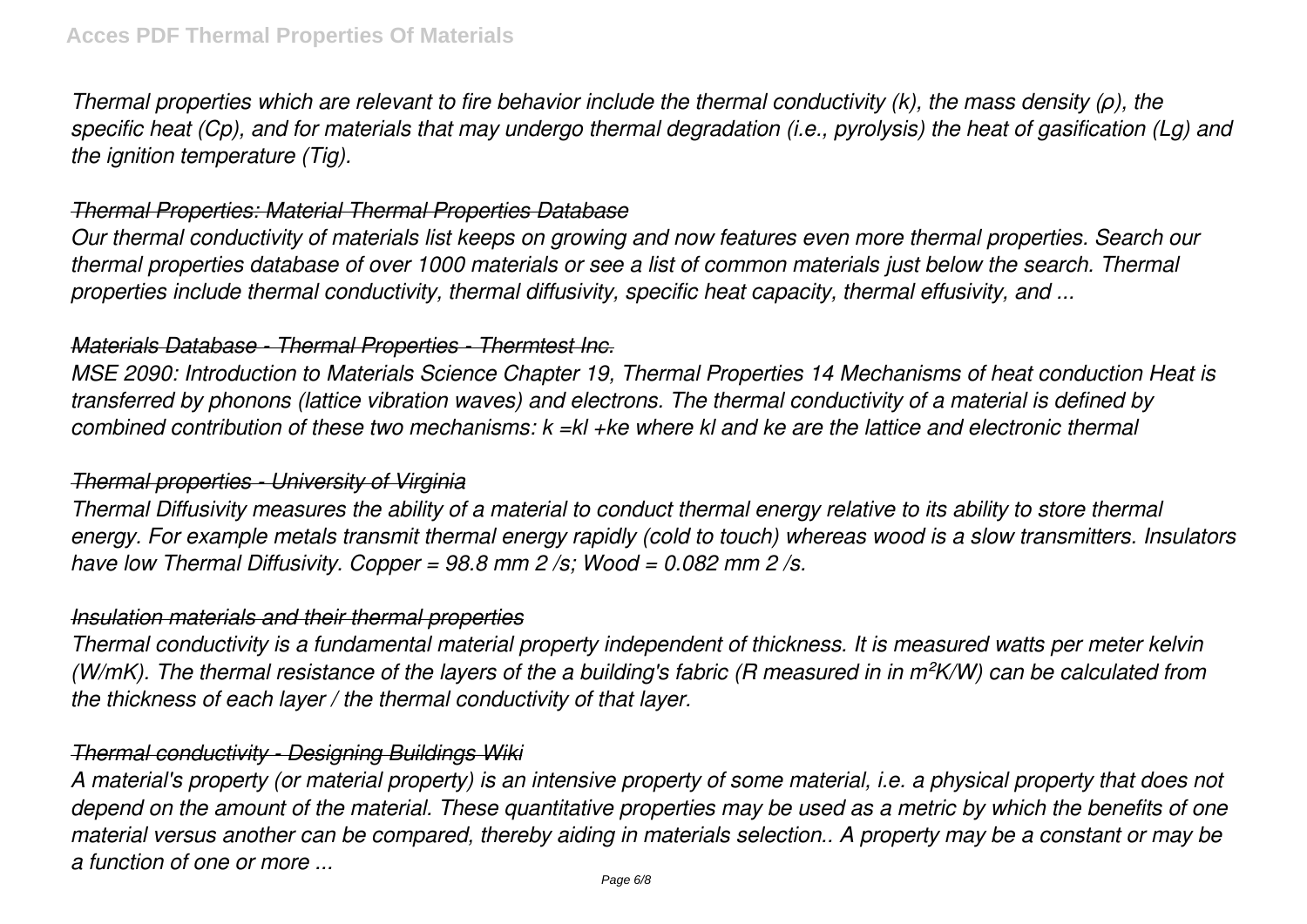# *List of materials properties - Wikipedia*

*The thermal conductivity of a material is the amount of heat in kilocalories that will flow through unit area of the material with unit thickness in unit time when difference of temperature on its faces is also unity. The unit of thermal conductivity is J per m hr °C and it is usually denoted by K.*

# *Properties of Engineering Materials: General, Physical and ...*

*Thermal capacity is the property of a material to absorb heat and it is required to design proper ventilation. It influences the thermal stability of walls. It is expressed in J/N o C and it is calculated by below formula. Thermal capacity, T = [H/ (M (T 2 – T 1))]*

# *Properties of Building Materials used in Construction and ...*

*Thermal Properties This Advanced Physics Project for Independent Learning (APPIL) second-level unit is a guide to the study of heat and some of the thermal properties of liquids, solids and gases.*

# *Thermal Properties | STEM*

*The thermal conductivity of a material can be defined as "the amount of heat transmitted by unit thickness of material normal to the unit area surface in unit time when the temperature gradient across the material piece is unity in steady state condition". Its unit in SI system is watts per meter per K. Electrical Conductivity of Materials*

# *Physical Properties of Engineering Materials | Electrical4U*

*Polycrystalline MASnI 3 seems to have a glassy behavior, which might be the reason for its ultralow thermal conductivity of 0.09 W (m K) −1. 74 Lastly, it must be pointed out that the thermal properties of 0D and 2D perovskite materials significantly differ from those of the bulk (3D). 0D Bi based perovskites, for instance, have a lower thermal conductivity of 0.21 W (m K) −1 than Pb based systems, which is due to their soft phonon dispersion and weak bonds. 77 Since these materials can ...*

# *Thermal properties of metal-halide perovskites - Journal ...*

*Some materials absorb water which in turn changes their properties. For example, the thermal conductivity of wood can* Page 7/8